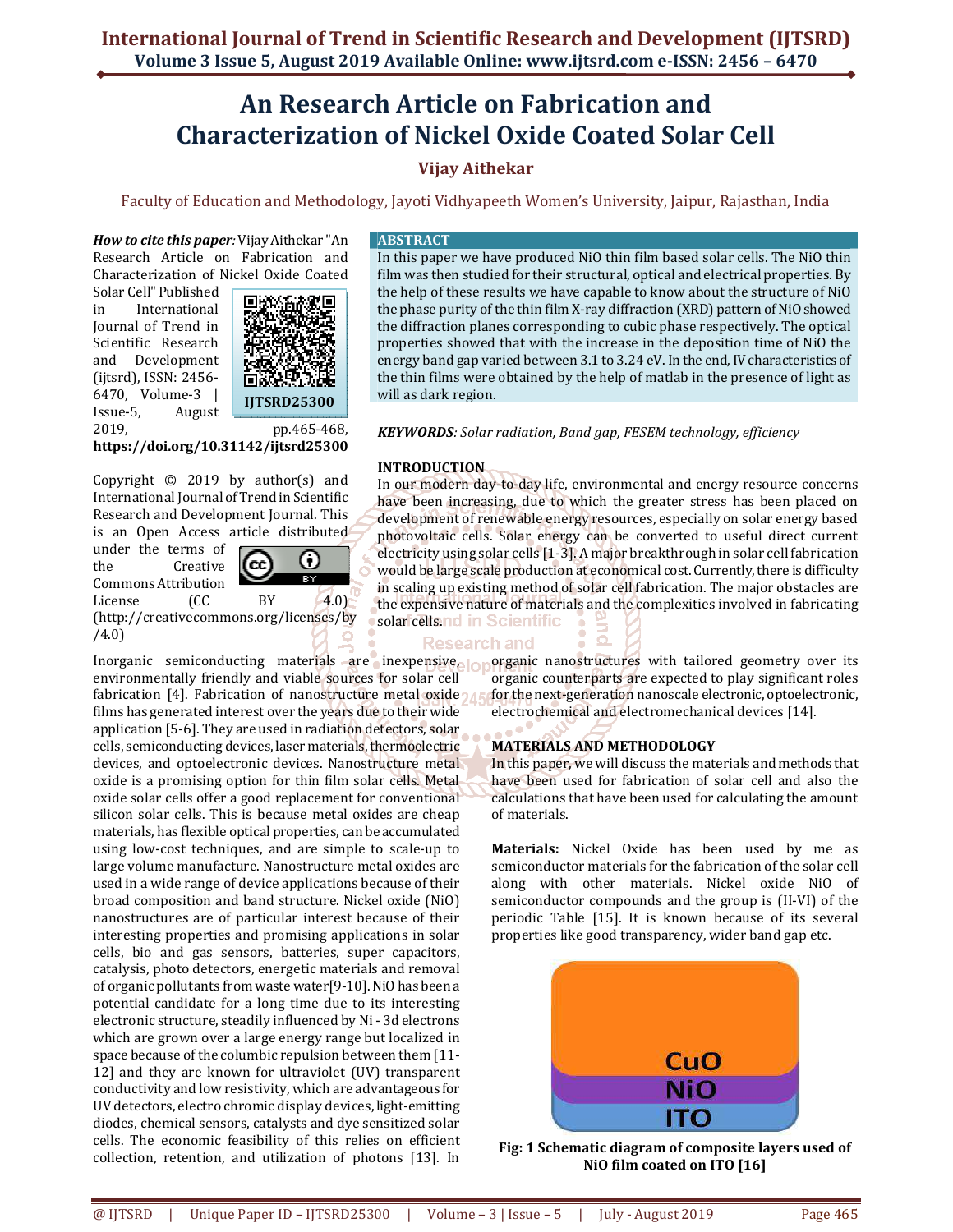#### International Journal of Trend in Scientific Research and Development (IJTSRD) @ www.ijtsrd.com eISSN: 2456-6470

The microstructures of the NiO thin layer has investigated by state-of-the-art techniques like X-ray diffractometer (XRD, Brucker D2 Phaser system) with Cu Kα radiation operating at 30 kV and 10 mA having wavelength of 0.154 nm under out-of-plane geometry. For the morphological analysis, Scanning Electron Microscopy has carried out for nanostructure analysis of such inorganic layers. The optical transmission/absorption spectra of the samples have obtained in the ultraviolet (UV)/Visible/near infrared (NIR) region up to 1100 nm using Shimazdu UV-VIS spectrophotometer. These kinds of properties make it as a good option to be use for fabrication of PV devices. For the measurement of surface morphology, field emission scanning electron microscopy (FE-SEM; model: JEOL JSM-7600F) with accelerating voltage of 5 kV has use. The film thickness has measure using surface profiler (model: Veeco Dektak 750) while to observe transmittance and absorbance, ultraviolet-visible spectroscopy (UV-VIS; model: JASCO V-670) has use. The electrical properties of the NiO thin films were measured by Ecopia HMS-3000 Hall system. All the measurements were performed at room temperature. Results and discussion crystal structure to investigate the crystal quality of the NiO thin film.

#### **RESULTS AND DISCUSSIONS**

In this section, results obtained by applying different characterization techniques on our sample will be discussed. X-Ray Diffraction, Scan Electron Microscopy and IV characteristics of our sample have been done and in this chapter their results will be shared.

#### **1. OPTICAL PROPERTY:**

Nickel oxide (NiO) has cubic (NaCl-like FCC) structure and in So pale green colour. And has a crystalline structure of the rock  $\frac{1}{2}$ salt kind of structure of sodium chloride salt (NaCl). The stoichiometry of NiO is roughly indicated by the color of the sample. The color f the NiO is highly sensitive to the presence of higher valence states of nickel even in traces. NiO exhibits wide band gap energy within the UV region in the range of 3.5– 4.0eV at room temperature. Nano-particles of Nickel oxide are transparent to the visible spectrum of solar radiations. When ultra violet spectrum of light falls on the NiO material it absorbs almost all part of the UV light and it act as a transparent medium allowing the visible light to pass through it. The optical transmittance of all as-prepared NiO thin films is more than 60 % at the visible range, shown in Fig.2. The transmittance of the films decreased from 90 % to 65% with the increase of sputtering power from 50 to 150 W.



#### **2. XRD of NiO Particles:**

To investigate the crystal quality of the NiO thin films prepared at different sputtering power, X-ray diffraction

measurements were performed on NiO thin films, shown in Fig.4. Indicates the presence of NiO (111), NiO (200), NiO (220) as well as NiO (311) peaks, where NiO (111) and NiO (200) are the pronounced peaks. The XRD analysis confirms Bunsenite, which corresponds to the JCPDS card: 04-0835 for nickel oxide [40] confirming it as a good absorber layer of solar cells.



**Fig: 4 XRD pattern of NiO** 

All the indexed peaks obtained in the XRD of the sample were exactly the same as of reference card peaks and were matched accordingly this also shows that our sample is phase pure. The result obtained shows that our NiO particles were 100% phase pure.

### **3. SEM of NiO Particles:**

The surface morphology variation of NiO thin films with sputtering power was observed by SEM, shown in Fig.5



**Fig: 5 FESEM of NiO particles** 

All samples had a columnar structure with growth perpendicular to the film surface, and were dense, and homogeneous. With the increase of sputtering power, the grain surface was obtained. It may be attributed to the transformation of thin film growth model. When the sputtering power is low, the basic unit of film growth is less; film growth appears to island growth mode. Gradually increases from a size of 10 to 50 nm. With the increase of the sputtering power, the basic unit required for film growth also increased, and the islands on substrate gradually increase. The thickness of NiO thin film deposited at various sputtering power was given in Fig.6. We observed that the thickness of NiO thin films linearly increases with the increase of sputtering power.



**Fig: 6 3D analytical image of NiO**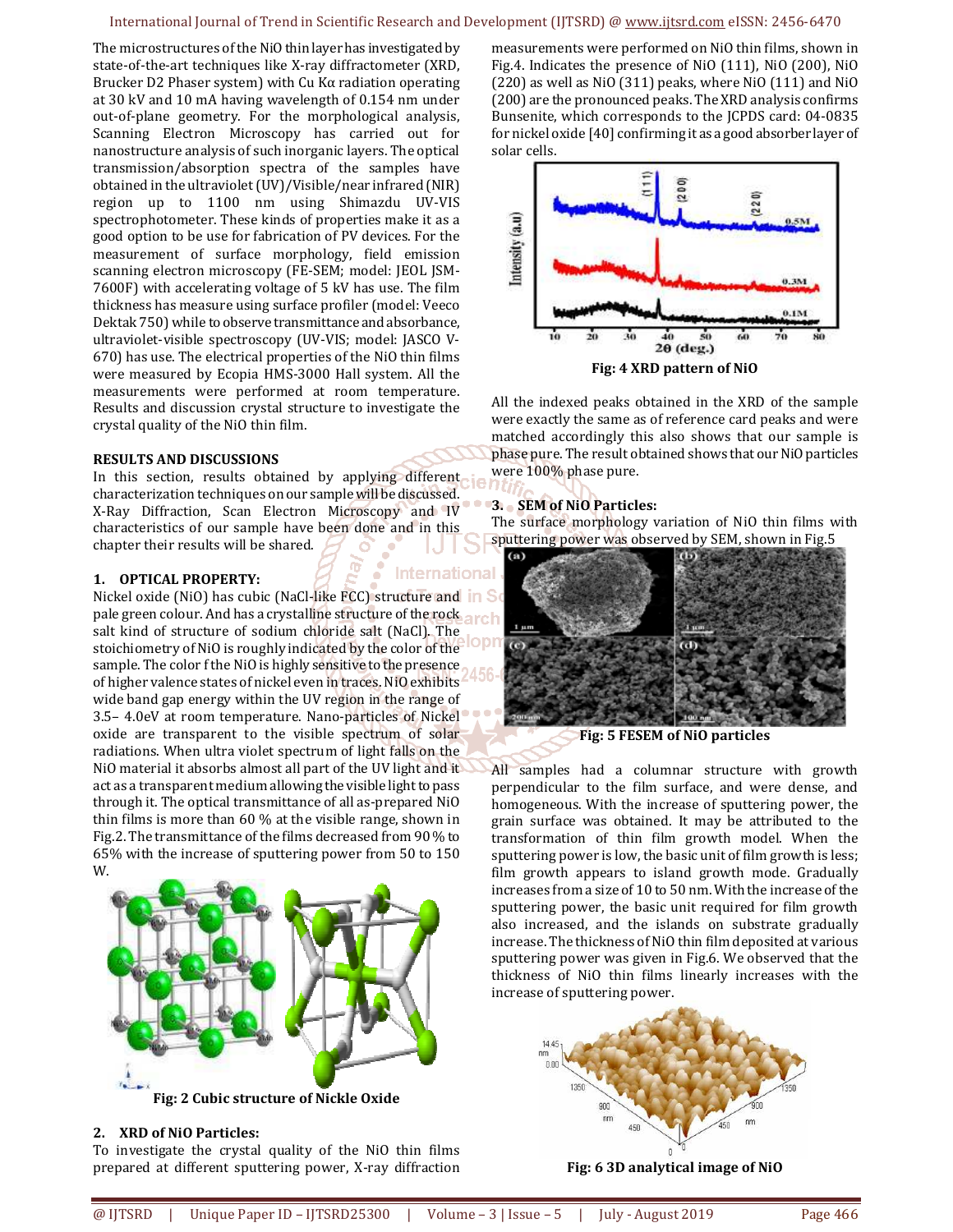#### International Journal of Trend in Scientific Research and Development (IJTSRD) @ www.ijtsrd.com eISSN: 2456-6470

## **4. IV Characteristics:**

The IV characterization can be done either in outdoor conditions in which solar cell is exposed to sun light and solar radiations directly fall on the subject solar cell and we measure the reading by the use of millimeter or in indoor conditions in which sample solar cell is exposed to the sun simulator and accordingly readings of the current and voltage are measured. Outdoor measurement method tells us the actual efficiency of the solar cell. Following solar cell parameters are kept in mind while analyzing the IV characteristics of a solar cell-

**Short-Circuit Current Density (Jsc):** J<sub>sc</sub> is the current that flows through the junction under illumination at zero applied voltage, that is, Jsc = J (V = 0). In the ideal case, it equals the photo generated current density  $(J_1)$  and is proportional to the incident number of photons or alternatively the intensity of illumination [17].

## **Jsc = Jo [exp {q(0) /AkT}-1] – Jv ,V=0**

**Open Circuit Voltage (Voc):** It is defined as the maximum voltage available at the output of a solar cell when the current is zero. The open circuit voltage can be derived by using the following equation [18].

$$
V_{oc} = AKT /q \ln (I_i/I_o + 1)
$$

Fill Factor: In addition to open circuit voltage and short circuit current, the fill factor also determines the maximum amount of power from a solar cell. Mathematically it is a ratio of Voc and Isc. High fill factor means that the solar cell has less series resistance and has high shunt resistance so in Scie there is less dissipation in internal losses.

$$
FF = P_{\text{max}}/V_{\text{oc}}I_{\text{sc}}
$$

**Efficiency:** Efficiency of a solar cell depends upon the intensity of solar radiations and temperature of the solar cell. Terrestrial solar cells are measured in AM 1.5 conditions and at ISO temperature of 25 0C. It is basically defined as the "fraction of incident power that is being converted to electricity". Efficiency is calculated by using following formula [20].

$$
\eta = J_{sc}V_{oc}FF/P_{in}
$$

The IV curve obtained after performing the results shows a type of linear graph in both dark and in light region.



#### **CONCLUSION**

In this study, NiO thin films were used to fabricate NiO heterojunction solar cells. It shows that NiO can be used in thin-film solar cells. The result of conversion efficiency, open-circuit voltage, short-circuit current, and fill factor were 2.30%, 350 mV, 16.8 mA, and 69% under illumination, respectively. This is an improvement on existing values. This will open up frontiers in affordable and sustainable solar cell fabrication in developing and low-income countries.

#### **References**

- [1] Chu, Y. and Meisen, P. (2011) Review and Comparison of Different Solar Energy Technologies. Report of Global Energy Network Institute (GENI), Diego.
- [2] McEvoy, A., Castaner, L. and Markvart, T. (2012) Solar Cells: Materials, Manufacture and Operation. 2nd Edition, Elsevier Ltd., Oxford, 3-25.
- [3] Shruti Sharma, Kamlesh Kumar, "Solar Cells: In Research and Applications – A Review", Materials Sciences and Applications, page 1145-1155, 2015.
- [4] M. Zaheer, "Solar Raidation Measurements for Solar Energy Applications", Kipp and Zonen, 2015.
- [5] S. Joshi, M. Mudigere, L. Krishnamurthy, and G. Shekar, "Growth and morphological studies of NiO/CuO/ZnO based nanostructured thin films for photovoltaic applications," Chemical Papers, vol. 68, no. 11, pp. 1584–1592, 2014.
- [6] B. A. Reguig, A. Khelil, L. Cattin, M. Morsli, J.C. Berne`de " Properties of NiO thin films deposited by intermittent spray pyrolysis process", Applied Surface Science, Vol. 253, pp. 4330–4334, (2007

[7] G. Benedek, L. Reining, M. Gatti," Exchange and Correlation effects in the electronic properties of transition metal oxides: the example of NiO ", Anno Research an Accademico, (2008).

- Develop [8] nM. Guziewicza, W. Junga, J. Grochowskia, M. Borysiewicza, K Golaszewskaa, R. Kruszkaa, A. Baranskaa, A. Piotrowskaa, B.S. Witkowskib, J.Z. 56-647 Domagalaa;b,M. Gryzinskic, K. Tyminskac and A. Stonertd, aInstitute of Electron Technology, al. Lotników ,Vol.120, 32/46, 02-668, Poland, (2012).
	- [9] B. A. Reguig, A. Khelil, L. Cattin, M. Morsli, J. C. Berne`de " Properties of NiO thin films deposited by intermittent spray pyrolysis process", Applied Surface Science, Vol. 253, pp. 4330–4334, (2007) .
	- [10] Hiroki Kidowaki, Takeo Oku, Tsuyoshi Akiyama, Atsushi Suzuki, Balachandran Jeyadevan, Jhon Cuya. Fabrication and Characterization of CuO-based Solar Cells Journal of Materials Science Research 2012;1 (1): 138-143.
	- [11] F. Bayansal, H.A. C, etinkara, S. Kahraman, H.M. C, akmak, H.S. Gu¨der "Nano-structured CuO films prepared by simple solution methods: Plate-like, needle-like and network-like architectures",Ceramics International, Vol. 38, pp.1859–1866, (2012).
	- [12] Ratnesh Sharma, A.D. Acharya, S.B. Shrivastava, T. Shripath and V. Ganesan," Preparation and characterization of transparent NiO thin films deposited by spray pyrolysis technique",Optik,Vol. 125, pp. 6751–6756, (2014).
	- [13] T. Shinagawa, M. Chigane, J. Tani, and M. Izaki, "Effect of oxide intermediate layers on pyramidally textured Cu2O/ ZnO solar cells prepared by electrodeposition," ECS Meeting Abstracts, vol. 2, no. 21, p. 1636, 2016.